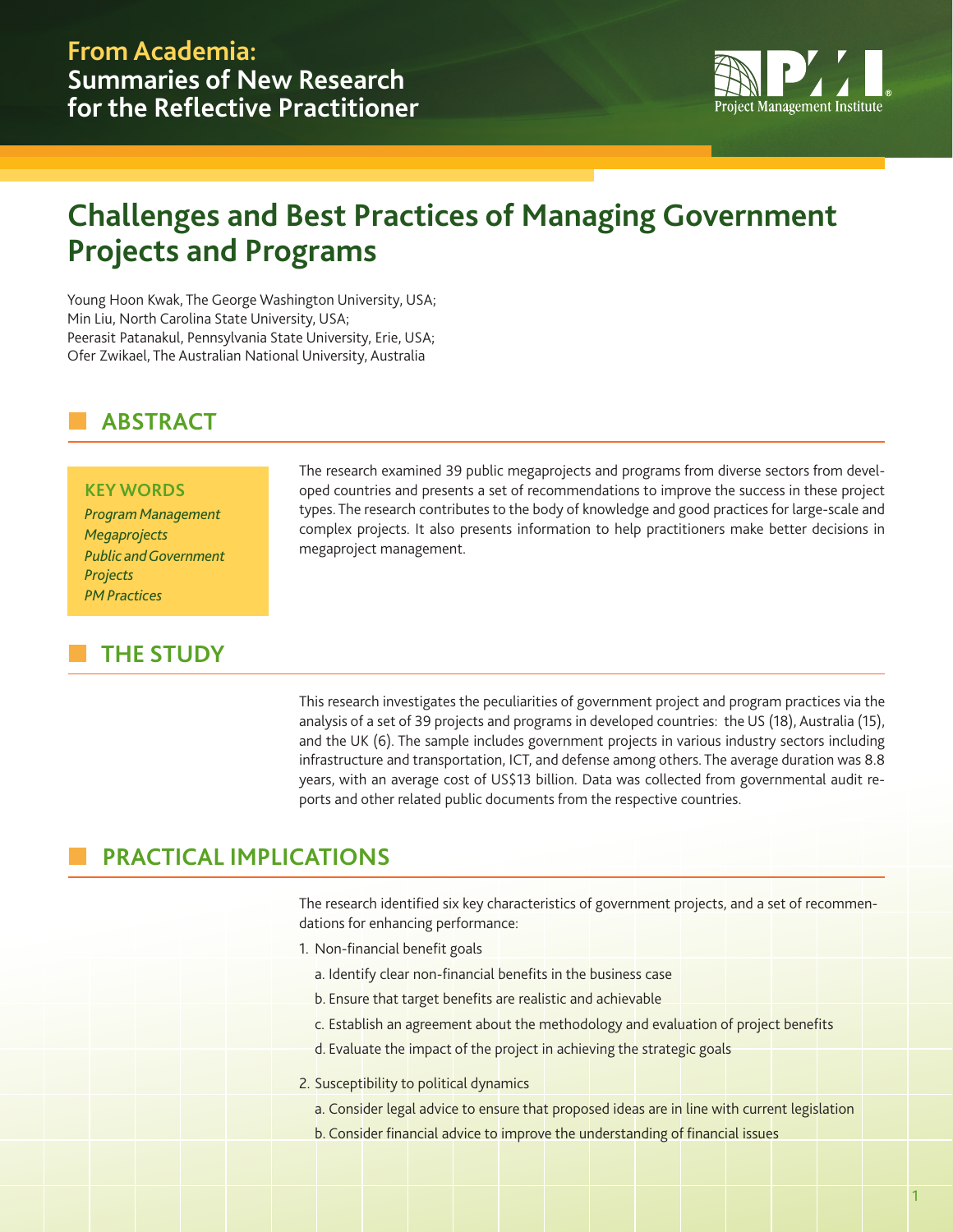# n **PRACTICAL IMPLICATIONS** *(continued)*

*Key characteristics of government project and program practices:*

- *Non-financial benefit goals*
- *Susceptibility to political dynamics*
- *Mandated PM processes in place*
- *Large complex megaprojects*
- *Long product life cycles*
- *Multiplicity of stakeholders*

#### *PM practices positively affect performance of government projects:*

- *with low and medium levels of novelty, but not in breakthrough projects.*
- *with low, medium and high levels of technology, but not in projects that involve super-high tech.*
- *when complexity is high, but not in cases with low or medium complexity.*
- *in time-critical projects, but not in regular, fast, and blitz projects.*
- c. Ensure that the project is aligned with strategies of the government agencies
- d. Consider public-private partnerships when appropriate
- e. Ensure that public-private partnerships are economically feasible
- f. Provide more authority to project manager
- 3. Mandated project management process in place
- a. Establish / follow government PM process and practices
- b. Follow formal planning and estimating process
- c. Follow formal risk management process
- d. Follow formal monitoring and change management process
- e. Establish a project governance framework
- 4. Large and complex megaprojects
	- a. Develop a base cost estimate and schedule baseline
	- b. Align project cost with the annual budget cycle
	- c. Consider off-the-shelf solutions rather than high-risk new developments
	- d. Split programs into smaller manageable projects
	- e. Develop contingency plans
	- f. Identify training needs
- 5. Long product life cycles
	- a. Ensure robust design and quality management process
	- b. Carefully consider the technologies to use, avoiding the obsolete as well as the too "avant garde"
- 6. Multiplicity of stakeholders.
	- a. Engage procurement personnel on the project team
	- b. Consult the business community when relevant
	- c. Coordinate the project with current operations
	- d. Establish inter-agency agreements when necessary
	- e. Ensure collaboration with procurement personnel
	- f. Ensure an effective acquisition process

The research also identified key factors affecting project performance. Common factors contributing to poor performance include:

- Lack of support from users of the project product
- Underestimation of project complexity and cost
- Lack of leadership and management skills

Common factors affecting positive performance include:

- Established timelines and checkpoints
- Clear leadership and accountability
- Quality planning
- Effective and comprehensive feasibility studies